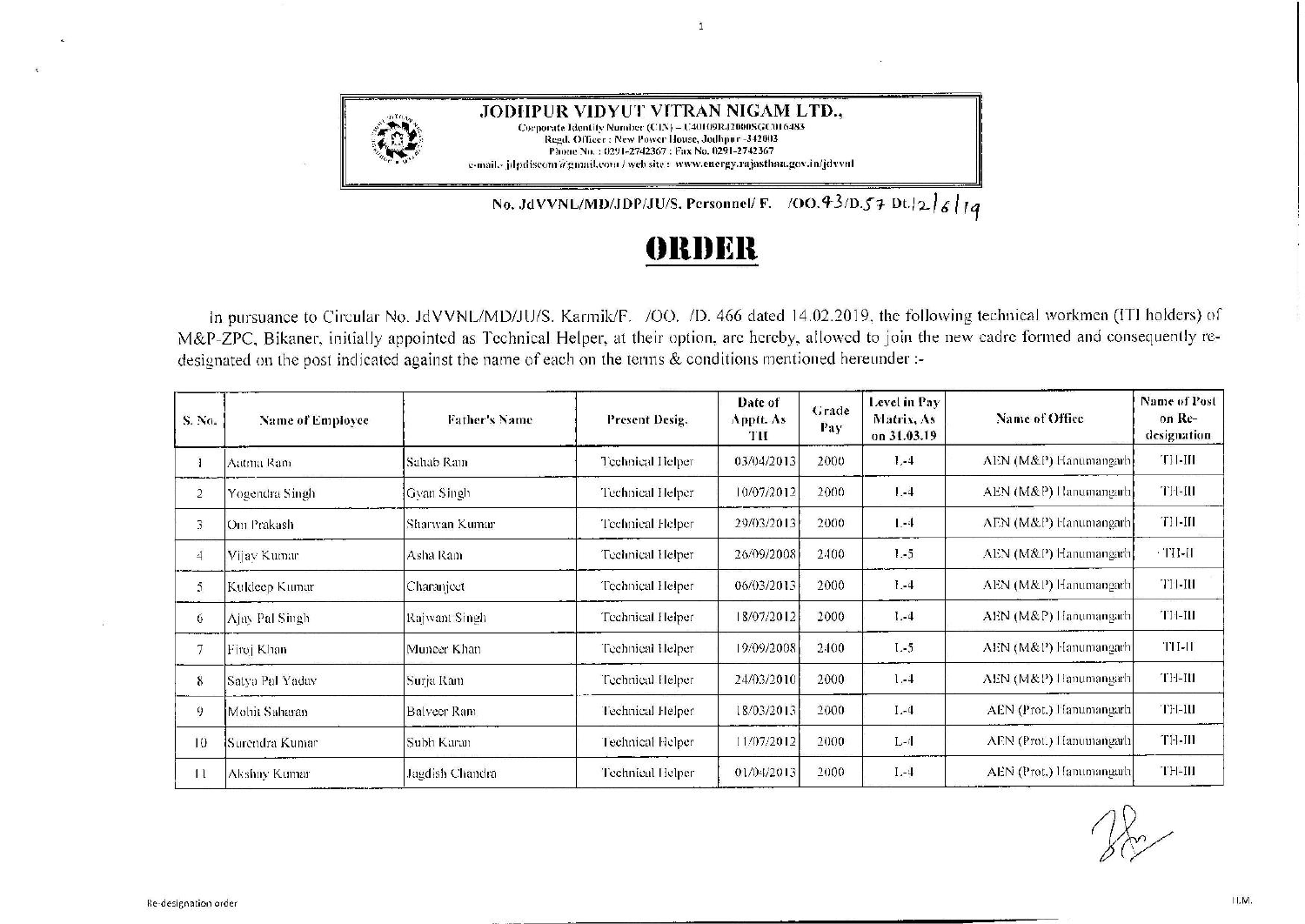| S. No.          | Name of Employee         | Father's Name            | Present Desig.          | Date of<br>Apptt. As<br>TH | Grade<br>Pay | Level in Pay<br>Matrix, As<br>on 31.03.19 | Name of Office                      | <b>Name of Post</b><br>on Re-<br>designation |
|-----------------|--------------------------|--------------------------|-------------------------|----------------------------|--------------|-------------------------------------------|-------------------------------------|----------------------------------------------|
| 12              | Dinesh Kumar             | Sawal Ram                | Technical Helper        | 13/07/2012                 | 2000         | $1, -4$                                   | AEN (Prot.) Hanumangarh             | TH-III                                       |
| 13              | Manject                  | Bhajan Lal               | Technical Helper        | 01/10/2008                 | 2000         | $L-4$                                     | AEN (Prot.) Hanumangarh             | ти-ш                                         |
| 14              | Jasvindra                | <b>Bal Raj Singh</b>     | Technical Helper        | 01/05/2010                 | 2000         | $1 - 4$                                   | AEN (Prot.) Hanumangarh             | TF-III                                       |
| 15              | Rakesh Dan               | Prahlad Dan              | Technical Helper        | 13/07/2012                 | 2000         | $L-4$                                     | AEN (Prot.) Hanumangarh             | ТН-Ш                                         |
| 16 <sup>2</sup> | Kayum Khan Panwar        | Abdul Hamed              | Technical Helper        | 13/07/2012                 | 2000         | $1 - 4$                                   | XEN (M&P) Bikaner                   | TH-III                                       |
| 17              | Lokpal Singh Bhati       | Ganga Vishan Singh Bhati | $L.M-H$                 | 10/09/2007                 | 2400         | $1 - 5$                                   | AEN (M&P-II) Bikancr                | TH-II                                        |
| 18              | Bhawani Shankar Vyas     | Ash Karan Vyas           | Technical Helper        | 13/07/2012                 | 2000         | 1,4                                       | SE (M&P) Bikaner                    | <b>T11-HI</b>                                |
| $ 9\rangle$     | Devendra Singh Shekhawat | Mahaveer Singh           | Technical Helper        | 13/07/2012                 | 2000         | $1,-4$                                    | AEN (MT) Bikaner                    | <b>TH-III</b>                                |
| 20              | <b>Bhupesh Gaur</b>      | Jaigopal Gaur            | Technical Helper        | 10/06/2008                 | 2400         | 1.5                                       | AEN (MT) Bikaner                    | TH-II                                        |
| 21              | Ashok Kumar Songara      | Mohan Lal Songara        | ECW-II                  | 14/09/2007                 | 2400         | $1 - 5$                                   | AEN (MT) Bikaner                    | TH-II                                        |
| 22              | Sunil Sharma             | Niranjan Sharma          | ECW-II                  | 17/09/2007                 | 2400         | $L-5$                                     | AEN (MT) Bikaner                    | TH-II                                        |
| 23              | Mohd. Ramjan             | Mohd. Shareef            | Technical Helper        | 08/06/2015                 | 2000         | $1,-4$                                    | AEN (MT) Bikaner                    | ти-ш                                         |
| 24              | Shiv Kumar Rathore       | Shyani Lal Rathore       | <b>Technical Helper</b> | 18/07/2012                 | 2000         | $1,-4$                                    | AEN (MT) Bikaner                    | TH-III                                       |
| 25              | Manish Kumar Nai         | Poonam Chand Nai         | Technical Helper        | 19/09/2008                 | 2400         | $1.-5$                                    | AEN (M&P-I) Bikaner                 | TII-II                                       |
| 26              | Sunder Singh Samant      | Jaman Singh Samant       | Technical Helper        | 13/07/2012                 | 2000         | $1 - 4$                                   | AEN (M&P-I) Bikaner                 | TH-III                                       |
| 27              | Gajendra Pareek          | Kanhaiya Lal Pareek      | Technical Helper        | 19/09/2008                 | 2400         | $1 - 5$                                   | AEN (M&P-I) Bikaner                 | TH-II                                        |
| 28              | Kanal Kishore            | Gauri Shankar            | Technical Helper        | 28/04/2010                 | 2000         | $1 - 4$                                   | AEN (M&P-I) Bikaner                 | TH-III                                       |
| 29              | Sukhdev Janagal          | Laxmi Narayan Janagal    | Technical Helper        | 13/07/2012                 | 2000         | $1 - 4$                                   | AEN (M&P-I) Bikaner                 | ТН-Ш                                         |
| 30              | Gurmeet Singh            | <b>Sukhwant Singh</b>    | <b>Technical Helper</b> | 04/04/2013                 | 2000         | $L - 4$                                   | AEN (M&P-1) Sriganganagar<br>$\cap$ | TH-01                                        |

 $\overline{\mathbf{z}}$ 

 $\mathcal{X}$ 

H.M